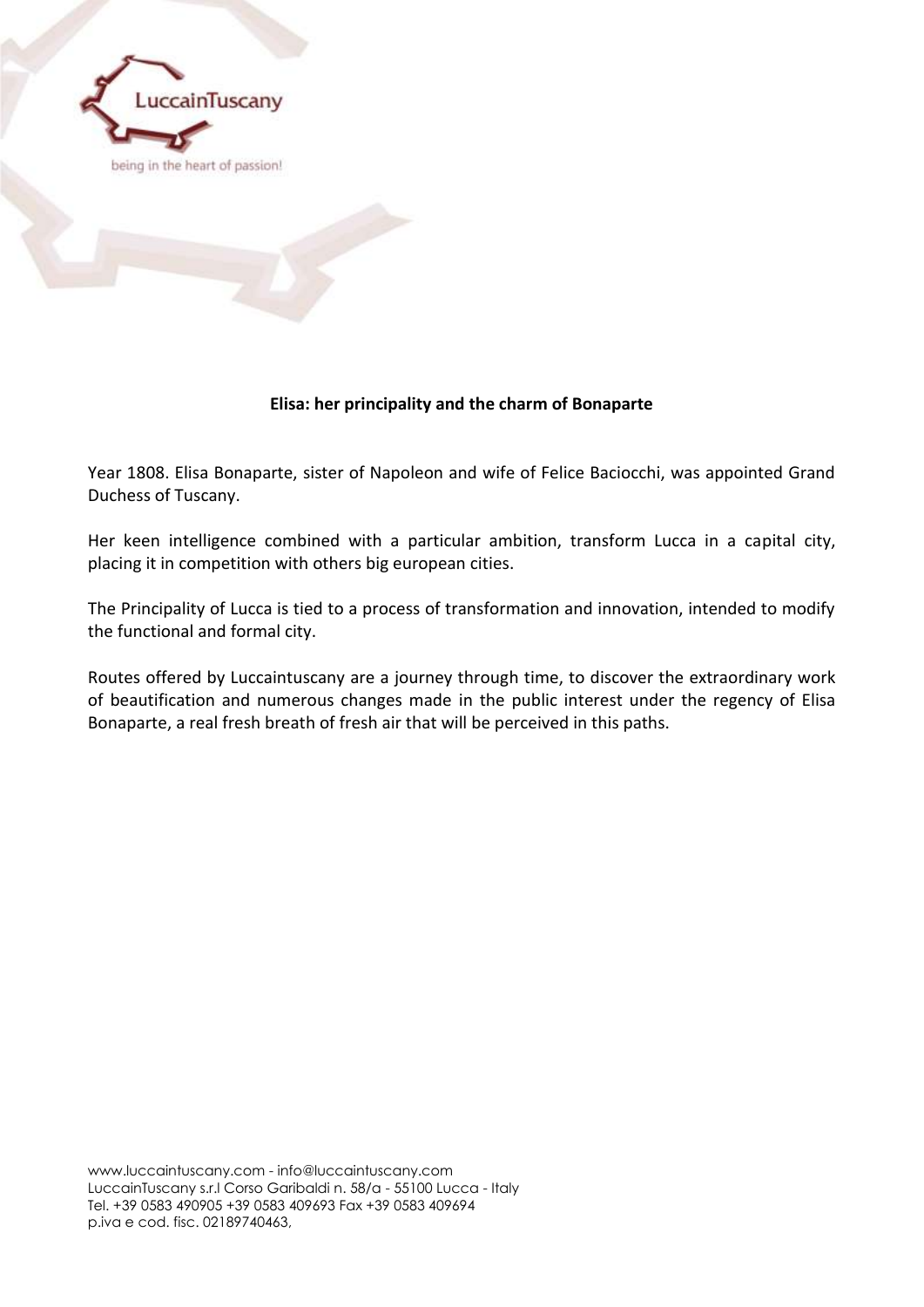

## ROUTE 1: *"Elisa and her principality"*

Duration: 2 days / 1 night Places of interest: LUCCA (city centre)

PROGRAM

## **Day 1:**

09:30 am Meeting of participants in the city center (Piazzale Verdi) and beginning of guided tour following the route: Piazzale Verdi – Piazza Napoleone (history of the construction of the square and the statue of Maria Luisa) - Palazzo Ducale (historical up to Elisa Baciocchi, hints architecture year 1800, Staircase Nottolini, Carrara Court, District of the Throne) - Cathedral - Botanical Garden - Porta Elisa (explanation great project of Elisa Bonaparte therein Palaces Froussard and Matteucci)

01:00 pm Lunch.

02:30 pm The tour continues with: Villa Bottini, Palazzo Mansi (as the residence of the spouses Raffaele Mansi and Camilla Parensi respectively prime minister and the first lady of honor of the Princess Elisa Bonaparte. Upstairs three portraits of Princess Elisa Bonaparte by Three different artists).

16:30 At the end of the guided tour accommodation in the city center.

In the evening, following the schedule of the season, to participate in cultural events and entertainment. Overnight.

## **Day 2:**

Full day dedicated to the discovery of Lucca with free excursions in the historic center or delicious tastings inside farms in the countryside of Lucca.

## **Price per person: € 110,00**

(Minimum 8 participants – rate refers to the period of low season )

#### **The price includes:**

- Overnight in city center hotel in double room breakfast included
- Guided full day in the historical center of Lucca
- Ticket entrance where required
- Lunch in restaurant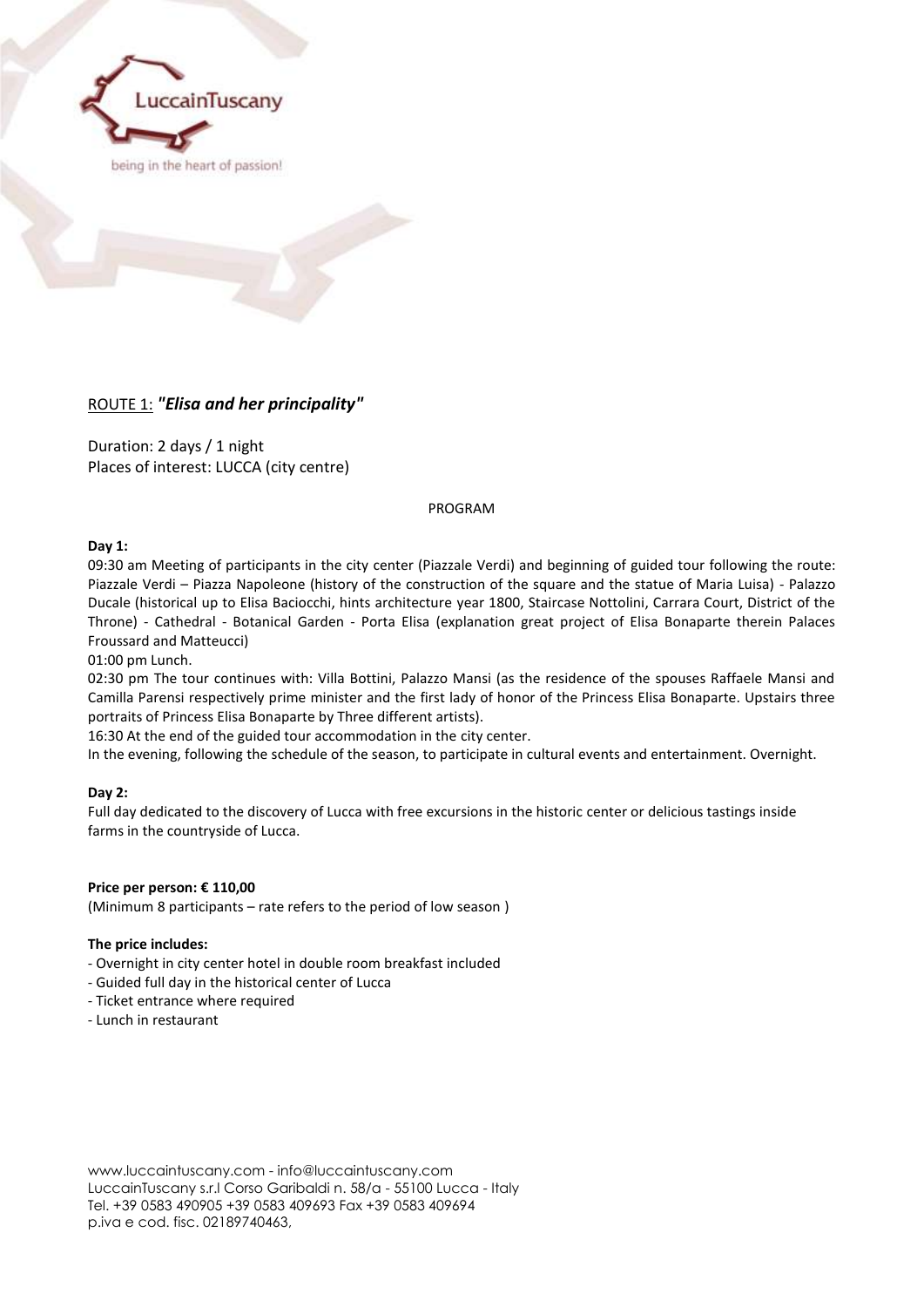

## ROUTE 2: *"Lucca, the charm of Bonaparte"*

Duration: 2 days / 1 night Places of interest: LUCCA (Old Town); BAGNI DI LUCCA

PROGRAM

## **Day 1:**

09:30 am Meeting of participants in the city center (Piazzale Verdi) and beginning of guided tour following the route: Piazzale Verdi – Piazza Napoleone (history of the construction of the square and the statue of Maria Luisa) - Palazzo Ducale (historical up to Elisa Baciocchi, hints architecture year 1800, Staircase Nottolini, Carrara Court, District of the Throne) - Cathedral - Botanical Garden - Porta Elisa (explanation great project of Elisa Bonaparte therein Palaces Froussard and Matteucci)

01:00 pm Lunch.

02:30 pm Guided shopping tour in the city center: visit inside the silk craftsmanship, visit of an art gallery antique Empire style, visit inside an ancient perfumery with olfactory journey inspired by Elisa Bonaparte. At the end of the tour hotel accommodation in the city center. Overnight

In the evening, following the schedule of the season, to participate in cultural events and entertainment. Overnight.

## **Day 2:**

9:00 am Meeting of the participants in the historical center (Piazzale Verdi) and departure to Bagni di Lucca. Transit from the Devil's Bridge (historical notes, legends). Transit and stop from the Chain Bridge (by L. Nottolini). 10:00 am Arrival in Bagni di Lucca and visit the following places: Circolo Forestieri and Academic Theatre, the Palace Villa (Ducale) and Stables, Villa Ada, Spas, Royal Casino.

12:30 am Lunch.

15:00 Departure to Lucca. Along the way stop for a guided visit of Villa Reale (Marlia). Brief history and secular history acquisition, ownership by Elisa Baciocchi, visit of the garden. 17:00 Arrival in Lucca and endof the tour.

**Price per person: € 185,00**

(Minimum 15 participants - rate refers to the period of low season)

## **The price includes:**

- Overnight in city center hotel in double room breakfast included
- Guided full day tour in the historical center of Lucca
- Guided shopping tour including places of interest mentioned in the program
- Guided tour to the major points of interest in Bagni di Lucca
- Guided visit of Villa Reale